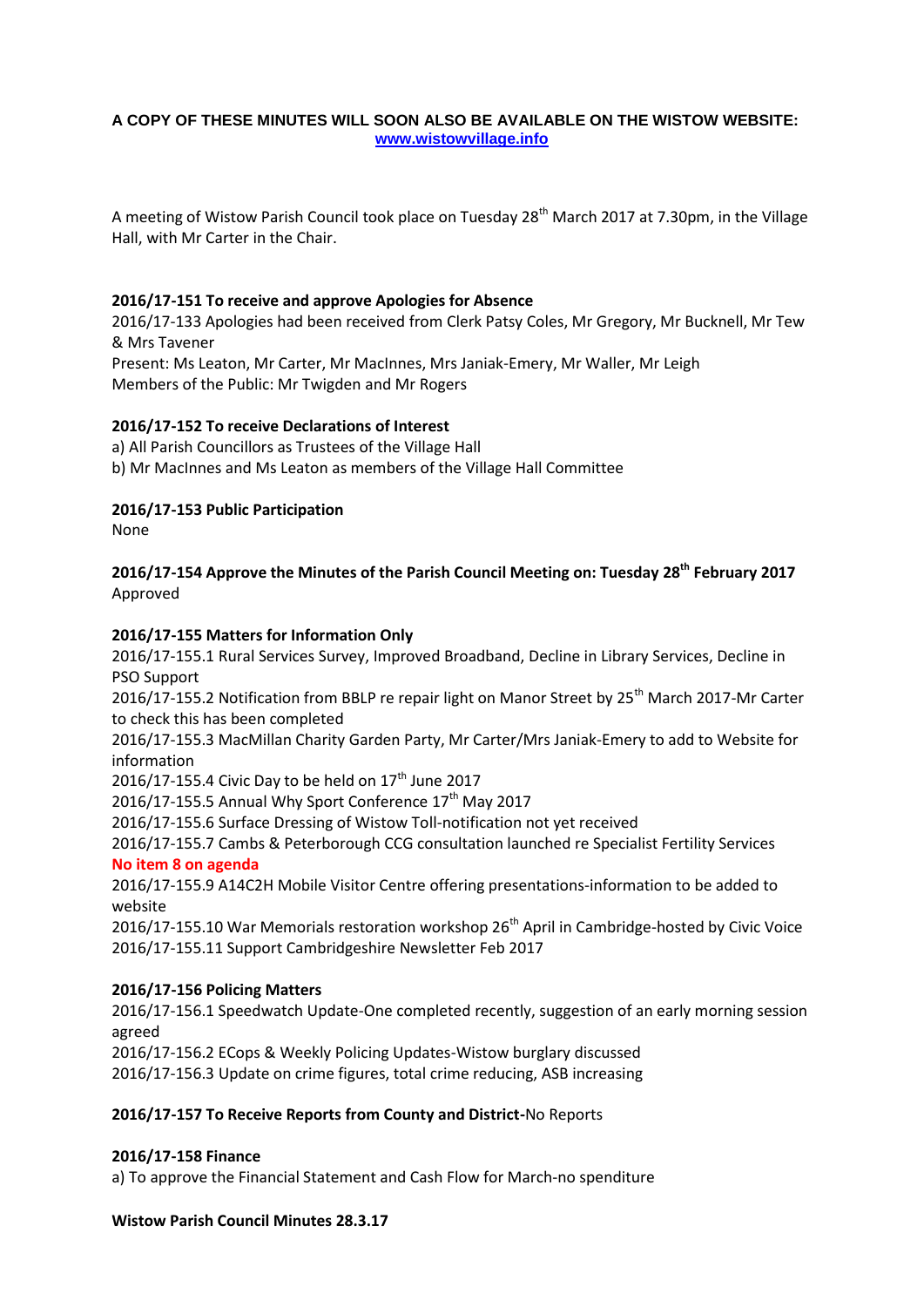b) To approve payment of the following amounts-none

**2016/17-158.1** Income for March-None, to wait for Mrs Coles return

#### **2016/17-159 Correspondence**

None

### **2016/17-160 To consider any Planning Applications Received and Planning Related Issues**

17/00119/HHFUL 22 Harris Lane, Wistow, extension to rear of bungalow and garage conversionapproved

17/00025/FUL Erect new dwelling on land at Mill Farm House, Mill Road, Wistow-withdrawn

### **2016/17-161 Highways Report/Traffic Matters**

2016/17-161.1 Progress of MVAS Purchase - Mr Leigh and Ms Leaton-Invoice on way, Mr Leigh to chase re post installation

### **2016/17-162 Maintenance Issues**

2016/17-162.1 Playground-grant application ongoing-Mr Carter & Mr MacInnes 2016/17-162.2 Playground Rota/Risk Assessment Forms- March Mr MacInnes, April Mr Gregory, May Mr Leigh. Mr Carter to send all new updated copy 2016/17-162.3 Mr MacInnes to look into getting broken branches removed from tree in Playground 2016/17-162.4 Mr Carter to speak to Mr Juggins re Lime tree maintenance

#### **2016/17-163 Administration Matters**

2016/17-163.1 Street Lighting, noted that one light by Playground broken-Mrs Janiak-Emery to forward number of light to Mr Carter

### **No item 2 on agenda**

2016/17-163.3 Parish Council Conference 30<sup>th</sup> March 2017-Mr Carter to attend 2016/17-163.4 Media Policy-agreed by all present

2016/17-163.5 Open Meeting preparation-reports to be done for next meeting

### **2016/17-164 Working Parties Feedback and Updates**

- a) Litter Mr Mac Innes-Raveley bends collection continue
- b) Countryside Mr Gregory-not present
- c) Village Hall Mr MacInnes/Ms Leaton-nothing to report
- d) Website Mrs Janiak-Emery-nothing to report

### **2016/17-165 Items for the Wistow Warbler and Wistow Website**

To inform Mrs Williams and Dr Farrar of relevant articles 2016/17-165.1 Review of website-new website is now live, once administrators trained by Dr Farrar

### **2016/17-166 Monthly Audit**

Mr Leigh-Auditor for March 2017 Mr Carter-Auditor for April 2017

### **2016/17-167 Matters for Future Consideration**

2016/17-167.1 Community Plan

2016/17-167.2 Public Access Defibrillator to be reviewed April-to be added to next agenda

**2016/17-168 Date of Next Meeting**